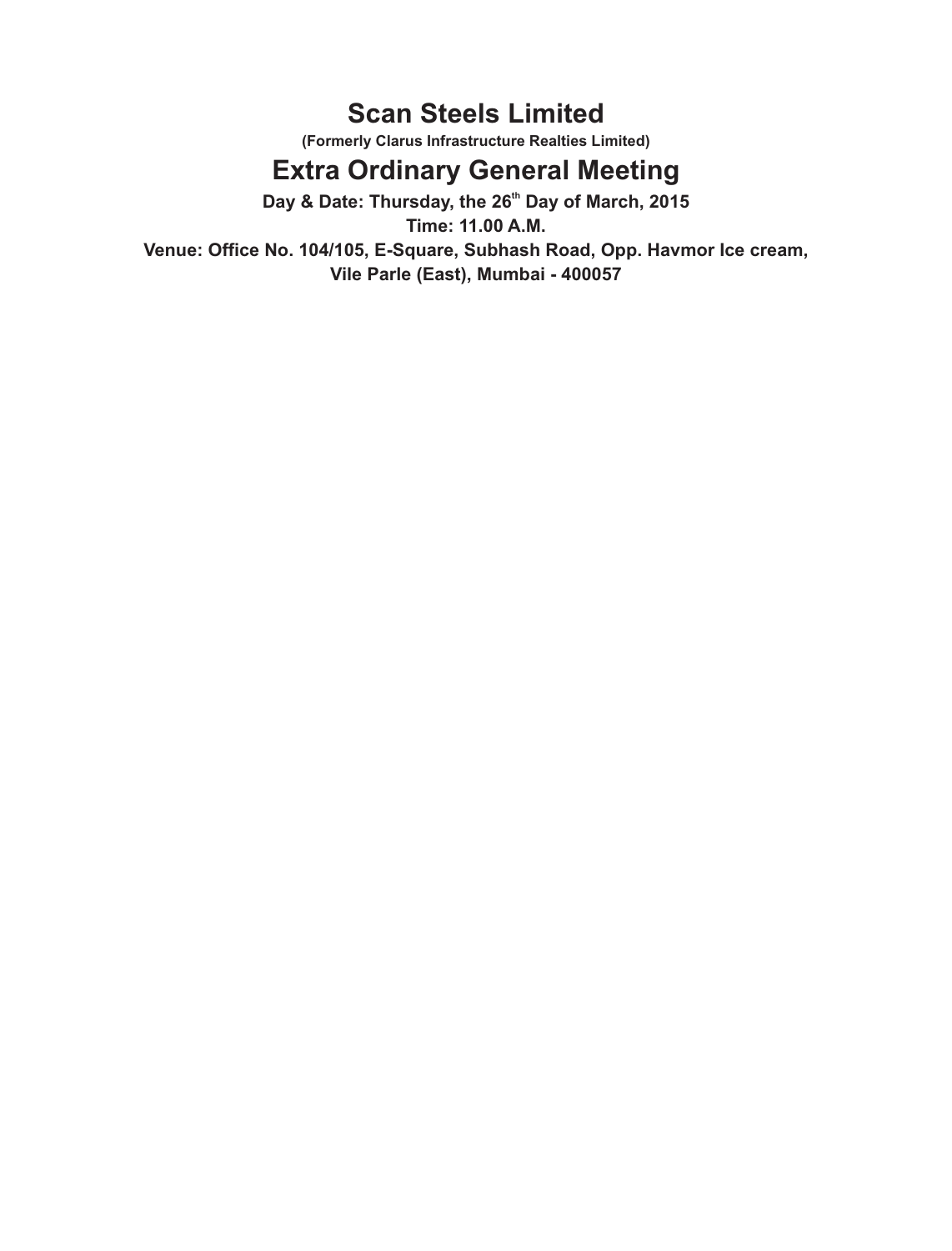# **SCAN STEELS LIMITED**

(Formerly Known as Clarus Infrastructure Realties Limited) **Registered Office :** Office No. 104/105, E-Square, Subhash Road, Opp. Havmor Ice cream, Vile Parle (East), Mumbai - 400 057. (CIN-L27209MH1994PLC076015) Email: secretarial@scansteels.com; Tel.: +91-22 2618 5461; 022-26185462; Fax: +91 022-26185463

**NOTICE** is hereby given that an Extra Ordinary General Meeting of the Members of Scan Steels Limited (formerly Clarus Infrastructure Realties Limited) will be held on Thursday, the 26<sup>th</sup> March, 2015 at 11.00 A.M. at Office No. 104/105, E-Square, Subhash Road, Opp. Havmor Ice cream, Vile Parle (East), Mumbai – 400057 to transact the following business:

#### **1. To consider and, if thought fit, to pass the following Resolution with or without modification(s), if any, as Special Resolution for preferential allotment of Equity Shares.**

**"RESOLVED THAT** the approval of members by way of special resolution, in terms of the Section 42 and For the purposes of clause (c) of subsection (1) of section 62 and all other applicable provisions, if, any, of the Companies Act 2013 (the Act) (including any statutory modification(s) or re-enactment there, for the time being in force), Memorandum and Articles of Association of the Company, Listing Agreements entered into by the Company with the Stock Exchanges where the Company's shares are listed, and in accordance with the provisions of the Securities and Exchange Board of India (Issue of Capital And Disclosure Requirement) Regulation 2009 as may be applicable on preferential issue of Equity Shares and other applicable regulations / guidelines of SEBI, if any and subject to such consents and approvals of SEBI, Stock Exchange, Central Listing Authority, Government of India or such other bodies or authorities as may be required by the law and as may be necessary and subject to such conditions and modifications as may be imposed upon and accepted by the Board while granting such consents and approvals for that purpose the Board of Directors of the Company be and is hereby authorised to take offer, issue and allot up to 1,33,00,000 (One Crore Thirty Three Lacs Only) Equity Shares of Rs.10/- (Rs Ten only) each for cash at Rs. 50/- (Each) aggregating Rs. 66,50,00,000/- (Rupees Sixty Six Crore Fifty Lacs Only) on preferential basis to the General Investors and promoters.

**RESOLVED FURTHER THAT** the "Relevant Date" in relation to the issue of shares in accordance with the Securities and Exchange Board of India (Issue of Capital and Disclosure Requirement) Regulation 2009 would be 24<sup>th</sup> February, 2015 being the date 30 days prior to the date of passing of this resolution at the Extra Ordinary General Meeting to be held on 26<sup>th</sup> March, 2015.

**RESOLVED FURTHER THAT** the issue of Shares, if any, as above shall be subject to the following terms and conditions:

- a. The shareholders shall on the date of allotment of Shares, pay the full allotment money i.e. Rs. 50/- per share;
- b. Since the shares will be allotted to the General Investors the Lock-in –period will be 1-years from the date of Trading Approval.
- **c.** Since the shares will be allotted to the Promoters the Lock-in –period will be 3 -years from the date of Trading Approval.

**RESOLVED FURTHER THAT** the Board be and is hereby authorized in its entire discretion to decide to proceed with the issue of the Shares, to finalize the list of allottee (s), including the size and relative components of the same, and for the purpose of giving effect to this issue or allotment of Shares, the Board or committee thereof as may be constituted by the Board if any be and is hereby authorized on behalf of the Company to do all such acts, deeds, matters and things as it may at its discretion deem necessary or desirable for such purpose, including without limitation, appointment of consultants, solicitors, merchant bankers, or any other agencies as may be required and entering into arrangements for listing of the equity shares representing the same in any Indian Stock Exchanges with power on behalf of the Company, to settle any questions, difficulties or doubts that may arise in regard to any such issue, offer or allotment of Equity Shares and in complying with any Regulations, as may in its absolute discretion deem fit, without being required to seek any further clarification, consent or approval of the members or otherwise to the end and intent that the members shall be deemed to have given their approval thereto expressly by the authority of this resolution.

**RESOLVED FURTHER THAT** the Board be and is hereby authorized to delegate all or any of the powers herein conferred to any Committee of Directors or Officer(s) of the Company to give effect to this resolution."

**RESOLVED FURTHER THAT** a copy of the Certificate from the Auditors dated 25<sup>th</sup> February, 2015 as placed before the meeting for the Compliance of ICDR Regulation 2009, that the preferential issue of 1,33,00,000 (One Crore Thirty Three Lacs Only) Equity Shares of Rs. 10/- Each Issued at a price of Rs. 50**/- (Rupees Fifty Only)** per share [including a premium of Rs. 40/- (Rupees Forty Only)] to the general Investors and the promoters is in Compliance with the Chapter VII of SEBI (Issue of Capital and Disclosure Requirement) Regulation, 2009.

**RESOLVED FURTHER THAT** a copy of the Certificate of the Auditors dated 25<sup>th</sup> February, 2015 in accordance with the Securities and Exchange Board of India (Issue of Capital and Disclosure Requirement) Regulation 2009 as placed before the meeting for pricing of the Equity Shares to be allotted to the proposed allottees. So calculation from the relevant date was 24<sup>th</sup> February, 2015 and the Board considered & hereby decided to allot the shares of face value of Rs.10/- each at Rs. 50/- Each.

**RESOLVED FURTHER THAT** the Equity Shares so issued shall upon allotment have the same rights of voting as the existing equity shares and be treated for all other purposes pari-passu with the existing equity shares of the Company and that the equity shares so allotted during the financial year shall be entitled to dividend, if any, declared including other corporate benefits, if any, for the financial year in which the allotment has been made and subsequent years.

**RESOLVED FURTHER THAT** the Company do apply for listing of the new equity shares as may be issued with the Bombay Stock Exchange Limited Mumbai.

**RESOLVED FURTHER THAT** the Company do make an application to the National Securities Depository Limited (NSDL) and the Central Depository Services Limited (CDSL) for admission of the above said Equity shares to be allotted on preferential basis.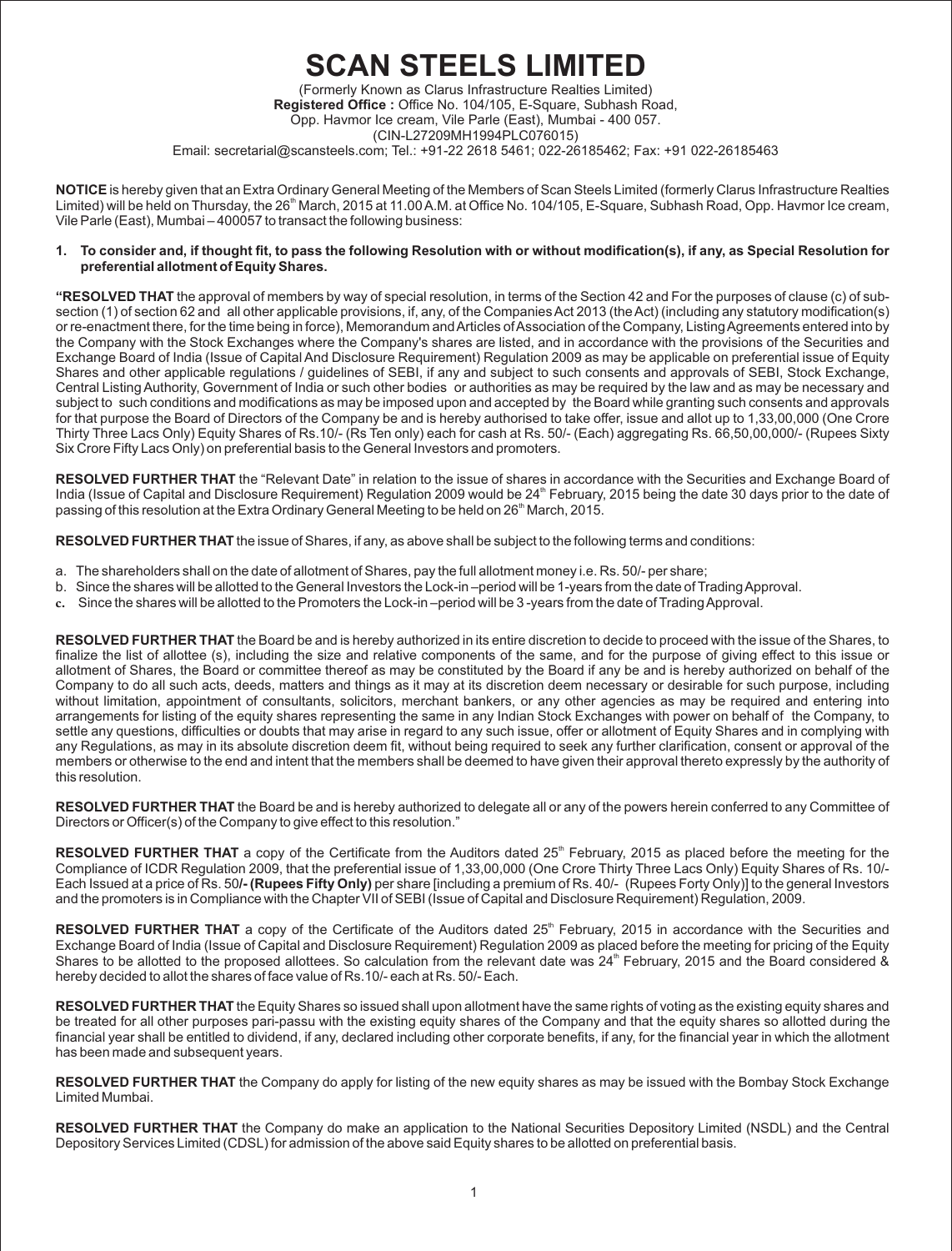#### **2. To consider and if thought fit, to pass, with or without modification(s), the following resolution as a Special Resolution:-**

RESOLVED that pursuant to Section 188 and other applicable provisions, if any, of the Companies Act, 2013 and the rules made thereunder (including any statutory modification(s) or re-enactment thereof for the time being in force) and applicable provisions of Listing Agreement with the Stock Exchange(s), (as may be amended from time to time by the Securities and Exchange Board of India) consent of the members be and is hereby accorded to the Board of Directors of the Company (including any committee thereof) for entering into transactions, contracts or arrangements with the following related parties, during the financial year 2014- 15 and thereafter, up to the maximum amounts, as mentioned below on such terms and conditions as the Board may think proper and beneficial for the Company provided however that the transaction so carried out shall at all times be on arm's length basis and in the ordinary course of business of the Company :–

| SL. No. | Name of the related Party        | Nature of Transaction                                        | Value of Transaction             |
|---------|----------------------------------|--------------------------------------------------------------|----------------------------------|
|         | Nav Durga Fuel Private Limited   | Purchase / Sale of Raw material and<br><b>Finished Goods</b> | Rs. 200 Crore per Financial Year |
|         | Scan Energy & Power Limited      | Purchase / Sale of Raw material and<br><b>Finished Goods</b> | Rs. 200 Crore per Financial Year |
| -3.     | Pawanjay Sponge Iron Limited     | Purchase / Sale of Raw material and<br><b>Finished Goods</b> | Rs. 200 Crore per Financial Year |
| -4.     | Karma Re-Rollers Private Limited | Purchase / Sale of Raw material and<br><b>Finished Goods</b> | Rs.100 Crore per Financial Year  |

FURTHER RESOLVED that Mr. Rajesh Gadodia, Managing Director and/or Mr. Prabir Kumar Das, Company Secretary of the Company be and are hereby severally authorised to do and perform all such acts, deeds, matters and things as may be considered necessary to give effect to the resolution.

#### **3. To consider and if thought fit, to pass with or without modification(s), the following as an Ordinary Resolution for appointment of an Independent Woman Director:-**

RESOLVED that pursuant to Section 149, 150, 152 and all other applicable provisions, if any, of the Companies Act, 2013 read with the Companies (Appointment and Qualification of Directors) Rules, 2014 and other applicable rules, if any, (including any statutory modification(s) or re-enactment thereof for the time being in force) read with Schedule IV appended to the Companies Act, 2013, Mrs. Debjani Sahu (DIN: 02674022), in respect of whom the company has received a notice in writing under section 160 of the Companies Act, 2013 from a member proposing her candidature for the office of director, be and is hereby appointed as Independent Woman Director of the Company for a period of five (5) consecutive years from the date of this Meeting up to  $25<sup>th</sup>$  March, 2020, not liable to retire by rotation.

104-105, E- Square, Subhash Road, FOR **SCAN STEELS LIMITED** Opp. Havmor Ice Cream, CIN: L27209MH1994PLC076015 Email – id: [secretarial@scansteels.com](mailto:secretarial@scansteels.com)

**REGISTERED OFFICE:- BY ORDER OF THE BOARD**

Vile Parle (E), Mumbai – 400057 Sd/-<br>CIN: L27209MH1994PLC076015 Sd/- Strategy of Strategy and Strategy and Strategy and Strategy and Strategy and S<br>Prabir Kumar Das Web Site: www.scansteels.com **(Company Secretary & Compliance Officer) (Company Secretary & Compliance Officer)** 

Place: Bhubaneswar Date:- 25<sup>th</sup> February, 2015

#### **NOTES :**

- 1. A member entitled to attend and vote at the meeting is entitled to appoint a proxy to attend and vote on poll on his behalf and the proxy need not be a member of the company. A person can act as proxy on behalf of members not exceeding fifty (50) and holding in the aggregate not more than ten percent of the total share capital of the company.
- 2. Proxies in order to be effective must be received at the registered office of the company not less than 48 hours before the meeting. A blank proxy form is enclosed with this notice.
- 3. An explanatory statement pursuant to section 102 of the Companies Act, 2013, relating to the special business to be transacted at the meeting is annexed hereto.
- 4. The relevant documents referred to in the accompanying Notice and explanatory Statement will be open for inspection by the members at the Registered Office of the Company during working days (except Saturday, Sunday and Public Holidays) between 2.00 P.M. and 5.00 P.M. up to and including the date of the Extra Ordinary General Meeting of the Company.
- 5. Electronic copy of the Notice of the Extra Ordinary General Meeting of the Company inter alia indicating the process and manner of evoting along with Attendance Slip and Proxy Form is being sent to all the members whose email IDs are registered with the Company/Depository Participants(s) for communication purposes unless any member has requested for a hard copy of the same. For members who have not registered their email address, physical copy of the Notice of the Extra Ordinary General Meeting of the Company inter alia indicating the process and manner of e-voting along with Attendance Slip and Proxy Form is being sent in the permitted mode.
- 6. Corporate Members intending to send their authorized representatives to attend the Meeting are requested to send a certified copy of Board resolution authorizing their representative to attend the Meeting.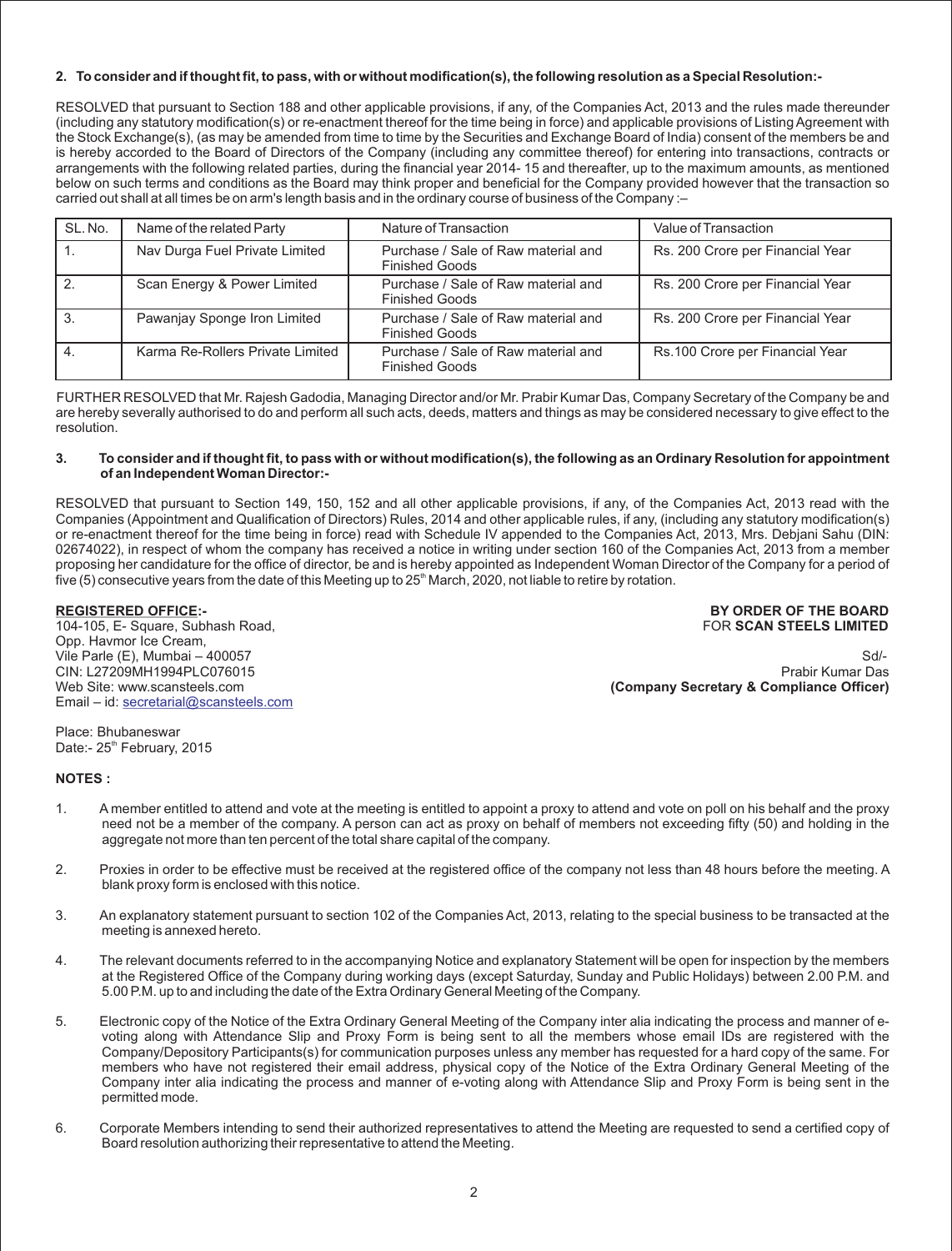### 7. **VOTING THROUGH ELECTRONIC MEANS**

In compliance with the provisions of the Clause – 35B of the Listing Agreement read with Section 108 of the Companies Act, 2013 and the Rule 20 of the Companies (Management and Administration) Rules, 2014, the company is pleased to provide members facility to exercise their votes for all the resolutions detailed in the Notice of Extra Ordinary General Meeting and the business may be transacted through e-voting. The company has engaged the services of Central Depository Services Limited (CDSL) as the authorized agency to provide the e-voting facility.

The instructions for shareholders voting electronically are as under:

Mr. Arihant Kumar Bothra, Practicing Chartered Accountant having registration/membership Number **426566** is appointed as scrutinizer to conduct E-voting.

#### **STEPS FOR E-VOTING**

- (i) The voting period begins on 19<sup>th</sup> March, 2015 (10.00 a.m.) and ends on 21<sup>st</sup> March, 2015 (06.00 p.m.). During this period shareholders' of the Company, holding shares either in physical form or in dematerialized form, as on the cut-off date (reckoned date) of  $25<sup>th</sup>$  February, 2015, may cast their vote electronically. The e-voting module shall be disabled by CDSL for voting thereafter.
- (ii) The shareholders should log on to the e-voting website www.evotingindia.com.
- (iii) Click on Shareholders.
- (iv) Now Enter your User ID:
	- a. For CDSL: 16 digits beneficiary ID,
		- b. For NSDL: 8 Character DPID followed by 8 Digits Client ID,

c. Members holding shares in Physical Form should enter Folio Number registered with the Company.

- (v) Next enter the image verification as displayed and Click on Login.
- (vi)lf you are holding shares in demat form and had logged on to <u>www.evotingindia.com</u> and voted on an earlier voting of any company, then your existing password is to be used.
- (vii) If you are a first time user follow the steps given below:

|                                           | For Members holding shares in Demat Form and Physical Form                                                                                                                                                                                                                       |
|-------------------------------------------|----------------------------------------------------------------------------------------------------------------------------------------------------------------------------------------------------------------------------------------------------------------------------------|
| <b>PAN</b>                                | Enter your 10 digit alpha-numeric PAN issued by Income Tax Department                                                                                                                                                                                                            |
|                                           | (Applicable for both demat shareholders as well as physical shareholders)                                                                                                                                                                                                        |
|                                           | Members who have not updated their PAN with the Company/Depository Participant are requested to use the<br>$\bullet$<br>first two letters of their name and the 8 digits of the sequence number in the PAN field.                                                                |
|                                           | In case the sequence number is less than 8 digits enter the applicable number of 0's before the number after<br>٠<br>the first two characters of the name in CAPITAL letters. Eg. If your name is Ramesh Kumar with sequence<br>number 1 then enter RA00000001 in the PAN field. |
| <b>DOB</b>                                | Enter the Date of Birth as recorded in your demat account or in the company records for the said demat account or<br>folio in dd/mm/yyyy format.                                                                                                                                 |
| <b>Dividend</b><br>Bank<br><b>Details</b> | Enter the Dividend Bank Details as recorded in your demat account or in the<br>Company records for the said demat account or folio.                                                                                                                                              |
|                                           | Please enter the DOB or Dividend Bank Details in order to login. If the details are not recorded with the<br>٠<br>depository or company please enter the member id / folio number in the Dividend Bank details field as<br>mentioned in instruction $(v)$ .                      |

- (viii) After entering these details appropriately, click on "SUBMIT" tab.
- (ix) Members holding shares in physical form will then directly reach the Company selection screen. However, members holding shares in demat form will now reach 'Password Creation' menu wherein they are required to mandatorily enter their login password in the new password field. Kindly note that this password is to be also used by the demat holders for voting for resolutions of any other company on which they are eligible to vote, provided that company opts for e-voting through CDSL platform. It is strongly recommended not to share your password with any other person and take utmost care to keep your password confidential.
- (x) For Members holding shares in physical form, the details can be used only for e-voting on the resolutions contained in this Notice.
- (xi) Click on the EVSN for the relevant **SCAN STEELS LIMITED** on which you choose to vote.
- (xii) On the voting page, you will see "RESOLUTION DESCRIPTION" and against the same the option "YES/NO" for voting. Select the option YES or NO as desired. The option YES implies that you assent to the Resolution and option NO implies that you dissent to the Resolution.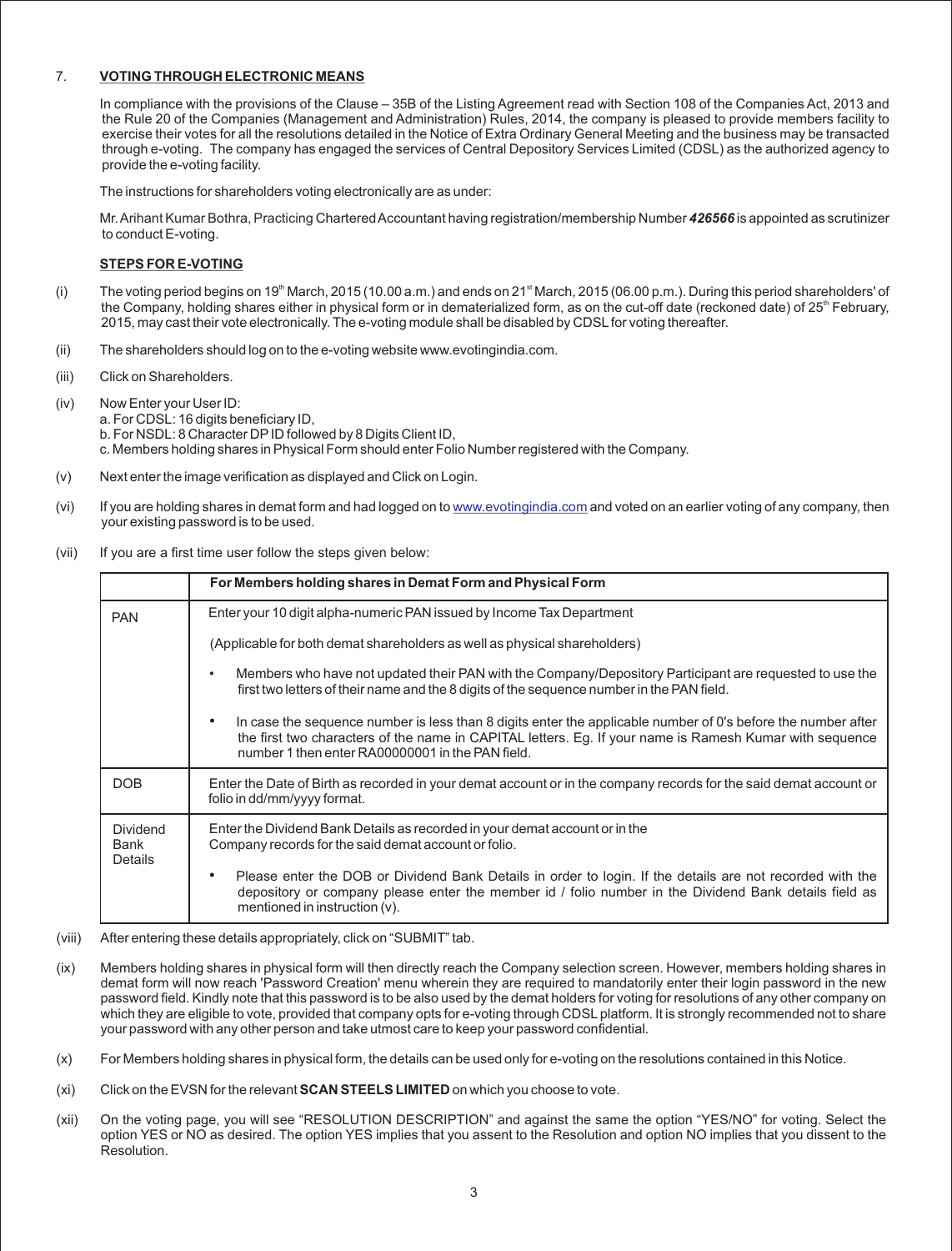- (xiii) Click on the "RESOLUTIONS FILE LINK" if you wish to view the entire Resolution details.
- (xiv) After selecting the resolution you have decided to vote on, click on "SUBMIT". Aconfirmation box will be displayed. If you wish to confirm your vote, click on "OK", else to change your vote, click on "CANCEL" and accordingly modify your vote.
- (xv) Once you "CONFIRM" your vote on the resolution, you will not be allowed to modify your vote.
- (xvi) You can also take out print of the voting done by you by clicking on "Click here to print "option on the Voting page.
- (xvii) If Demat account holder has forgotten the same password then Enter the User ID and the image verification code and click on Forgot Password & enter the details as prompted by the system.
- (xviii) Note for Non-Individual Shareholders & Custodians:
	- Non-Individual shareholders (i.e. other than Individuals, HUF, NRI etc.) and Custodians are required to log on to www.evotingindia.com and register themselves as Corporates and Custodians respectively.
	- A scanned copy of the Registration Form bearing the stamp and sign of the entity should be emailed to [helpdesk.evoting@cdslindia.com](mailto:helpdesk.evoting@cdslindia.com).
	- after receiving the login details they have to create a compliance user should be created using the admin login and password. The Compliance user would be able to link the account(s) for which they wish to vote on.
	- Ascanned copy of the Board Resolution and Power of Attorney (POA) which they have issued in favour of the Custodian, if any, should be uploaded in PDF format in the system for the scrutinizer to verify the same.
- (xix) In case you have any queries or issues regarding e-voting, you may refer the Frequently Asked Questions ("FAQs") and e-voting manualavailable at [www.evotingindia.com](http://www.evotingindia.com) under help section or write an email to helpdesk.evoting@cdslindia.com.
- 8. Notice of Extra Ordinary General Meeting will be sent to those shareholders/beneficial owners whose name is appear in the register of members/list of beneficiaries received from the depositories as on cut off date i.e. 25<sup>th</sup> day of February, 2015.

#### **Physical Voting by Ballot Form**

- 1. In case of those members, who do not have access to e-voting facility, they can use the Assent/Dissent form sent herewith and convey their assent / dissent to each one of the items of business to be transacted at the ensuing EGM.
- 2. A Member desiring to exercise vote by Assent/ Dissent form may complete this form and send it to the Company at its Registered Office or Registrar & Share Transfer Agent M/s Adroit Corporate Services Private Limited, Jafferbhoy Industrail Estate, Makwana Lane, Andheri(E), Mumbai—400059, on or before  $21<sup>st</sup>$  March, 2015 (06.00 p.m.)
- 3. The Scrutinizer's decision on the validity of Ballot form will be final.
- 4. If a shareholder has opted for Assent/ Dissent Form, then he/she should not vote by e-voting and vice versa. However, in case Shareholders cast their vote through both assent/dissent form and e-voting, then vote cast through e-voting shall be considered, and vote cast through Ballot form subject to the form being found to be valid shall be treated as invalid.
- 5. The Scrutinizer shall make a Scrutinizer's Report of the votes cast in favour or against, if any, and submit the same to the Chairman.
- 6. The Results declared along with Scrutinizer's Report shall be available at the registered office of the Company and website of the Company and on the website of CDSL within two (2) days of the passing of the resolutions at the EGM of the Company and communicated to Stock Exchanges where the shares are listed.

104-105, E- Square, Subhash Road, Opp. Havmor Ice Cream, CIN: L27209MH1994PLC076015 Email – id: [secretarial@scansteels.com](mailto:secretarial@scansteels.com)

**REGISTERED OFFICE:- BYORDER OF THE BOARD**

Vile Parle (E), Mumbai – 400057 Sd/-<br>CIN: L27209MH1994PLC076015 Sd/- Strategy of Strategy and Strategy and Strategy and Strategy and Strategy and S Web Site: www.scansteels.com **(Company Secretary & Compliance Officer)** 

Place: Bhubaneswar Date: -  $25<sup>th</sup>$  February, 2015

#### **EXPLANATORY STATEMENT PURSUANT TO SECTION 102 OF THE COMPANIES ACT, 2013.**

As required by Section 102 of the Companies Act, 2013, (hereinafter referred to as "the Act") the following Explanatory Statements set out all material facts relating to the business mentioned under Item Nos. 1 to 3 of the accompanying Notice dated 25<sup>th</sup> February, 2015.

#### **ITEM NO. 1**

To meet the Working Capital requirements, your Company intent to raise funds through preferential issue of equity shares. The proceed of the issue will be utilize by the Company to meet its working capital requirement and long term funds for modernization & renovation of the existing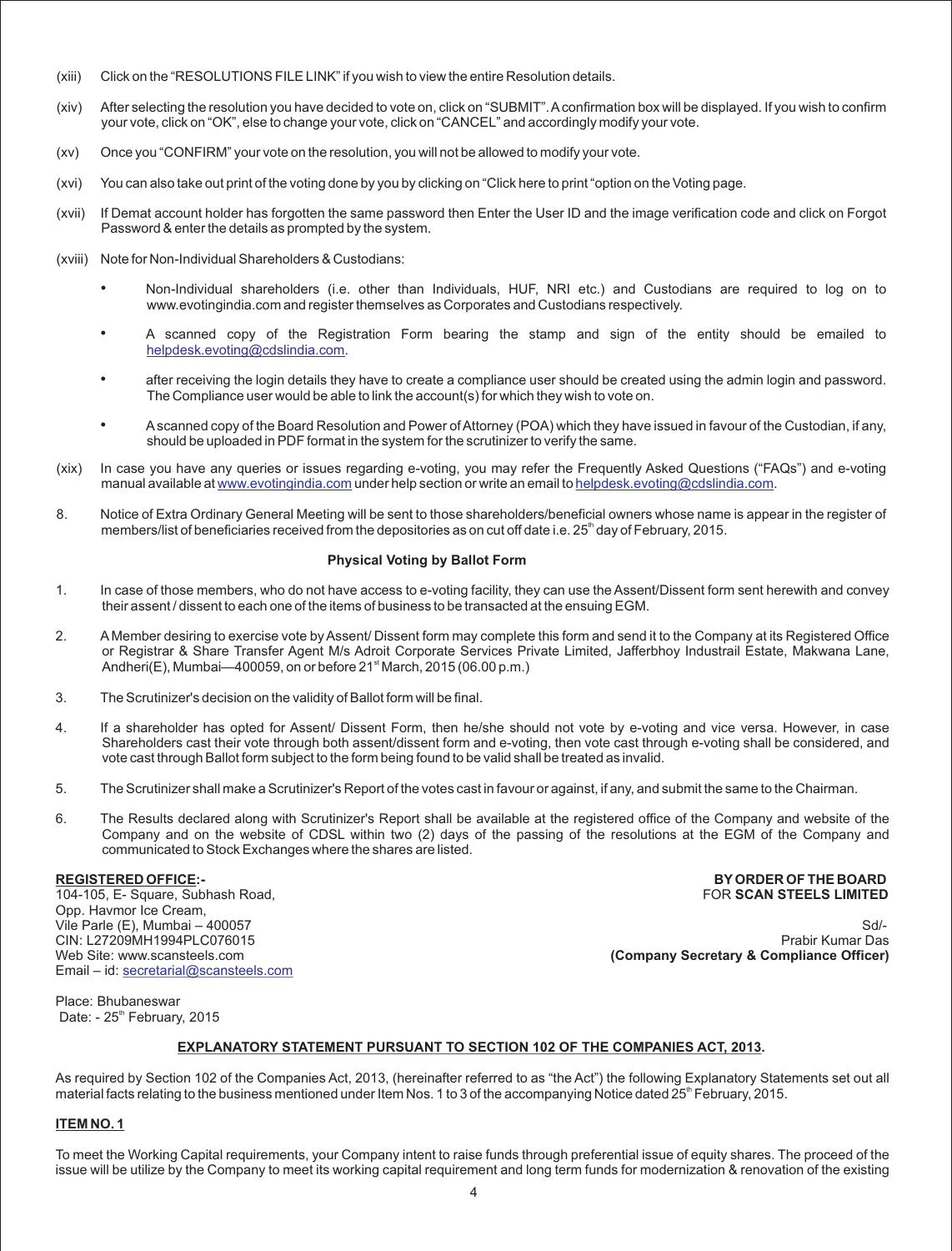plant. Since your Company is a listed Company, the proposed issue is in accordance with the terms of the provisions of the Securities and Exchange Board of India (Issue of Capital & Disclosure Requirements), Regulations, 2009, and other applicable provisions, if any.

Your company in compliance with the applicable provisions of the SEBI Regulations, Companies Act, 2013 and other applicable provisions, is proposing to offer and issue not exceeding 1,33,00,000 (One Crore Thirty Three Lacs Only) Equity Shares of Rs.10/- (Rs Ten only) each for cash at Rs. 50/- (Each) aggregating Rs. 66,50,00,000/- (Rupees Sixty Six Crore Fifty Lacs Only).

In terms of Section 42 and 62 of the Companies Act, 2013 read with the Securities and Exchange Board of India (Issue of Capital and Disclosure Requirements) Regulations, 2009, (including any statutory modification or re-enactment thereof for the time being in force) **("ICDR Regulations")**, the proposed preferential allotment requires approval of the Company's shareholders by way of a special resolution. The Board, therefore, seeks the consent of the Company's shareholders to the resolution set out in the notice, by way of a special resolution. **Details of the Issue**

1. The allotment of the equity shares is subject to the Investors not having sold any equity shares of the Company during the last Six (6) months preceding the relevant date. The Investors have undertaken that they shall not sell any equity shares of the Company during the Six (6) months preceding the relevant date.

2. It may be noted that under the terms of Chapter VII of the ICDR Regulations, it is necessary to disclose the details of the Investors and certain other matters relating to the preferential allotment to the shareholders while seeking their approval. The relevant disclosures are set out below:

#### **(a) Objects ofthe issue**

The proceeds of the preferential issue of the Equity Shares will be used for working capital requirement and long term funds for modernization & renovation of the existing plant.

The promoters and the General Investors expressed their intention to subscribe the proposed preferential Issue. The proposed allottees are promoters and the general investors. (b) Intention of the directors / promoters / key management persons of the Company to subscribe to the preferential issue

| SR. NO. | <b>CATEGORY OF SHAREHOLDERS</b>     | <b>PRE-ISSUE SHAREHOLDING</b> |            | <b>POST-ISSUE</b><br><b>SHAREHOLDING</b> |            |
|---------|-------------------------------------|-------------------------------|------------|------------------------------------------|------------|
|         |                                     | <b>NO. OF SHARES</b>          | $\%$       | <b>NO. OF SHARES</b>                     | $\%$       |
| A       | <b>PROMOTERS HOLDING</b>            |                               |            |                                          |            |
|         | <b>INDIAN:</b>                      |                               |            |                                          |            |
|         | <b>INDIVIDUAL</b>                   | <b>NIL</b>                    | <b>NIL</b> | <b>NIL</b>                               | <b>NIL</b> |
|         | <b>DIRECTORS</b>                    | 6463847                       | 17.10      | 6943847                                  | 13.59      |
|         | <b>DIRECTORS RELATIVES</b>          | 2908062                       | 7.69       | 3288062                                  | 6.43       |
|         | <b>BODIES CORPORATE</b>             | 12550076                      | 33.20      | 19348076                                 | 37.86      |
|         | SUB TOTAL (A) (1)                   | 21921985                      | 57.99      | 29579985                                 | 57.89      |
|         | <b>FOREIGN PROMOTERS</b>            | 0                             | 0.00       | $\Omega$                                 | 0.00       |
|         | SUB TOTAL (A) (2)                   | $\bf{0}$                      | 0.00       | $\Omega$                                 | 0.00       |
|         | SUB TOTAL (A1+A2)                   | 21921985                      | 57.99      | 29579985                                 | 57.89      |
| В       | <b>NON PROMOTERS HOLDING:</b>       |                               |            |                                          |            |
|         | <b>INSTITUTIONAL INVESTORS:</b>     | $\Omega$                      | 0.00       | $\Omega$                                 | 0.00       |
| 2       | <b>NON INSTITUTION:</b>             |                               |            |                                          |            |
|         | <b>BODIES CORPORATE</b>             | 14253136                      | 37.71      | 19895136                                 | 38.93      |
|         | <b>INDIVIDUAL</b>                   |                               |            |                                          |            |
|         | <b>IND-HOLD NOMINAL SH. CAPITAL</b> |                               |            |                                          |            |
|         | UP TO 1LAKH                         | 664677                        | 1.76       | 664677                                   | 1.30       |
|         | <b>IND-HOLD NOMINAL SH. CAPITAL</b> |                               |            |                                          |            |
|         | <b>EXCESS OF 1 LAKH</b>             | 958814                        | 2.54       | 958814                                   | 1.88       |
|         | OTHERS (INCLUDING NRIS              | 1688                          | 0.00       | 1688                                     | 0.00       |
|         | <b>SUB TOTAL (B)</b>                | 15878315                      | 42.01      | 21520315                                 | 42.11      |
|         | <b>GRAND TOTAL</b>                  | 37800300                      | 100.00     | 51100300                                 | 100.00     |

**(c) Shareholding pattern of the Company before and after the proposed issue**:

This table shows the expected shareholding pattern of the Company upon consummation of the allotment, and assume that holdings of all other shareholders shall remain the same post-issue, as they were on the date on which the pre-issue shareholding pattern was prepared.

Note: 1. The aforesaid post issue capital is based on the assumption that all the proposed allottees shall subscribe and there shall not be any change in the holding of other category investors.

(d) Proposed time within which allotment shall be completed

Within 15 days from the date of passing this resolution or in compliance with any statutory requirement including receipt of the in principle approval from the Stock Exchange whichever is later.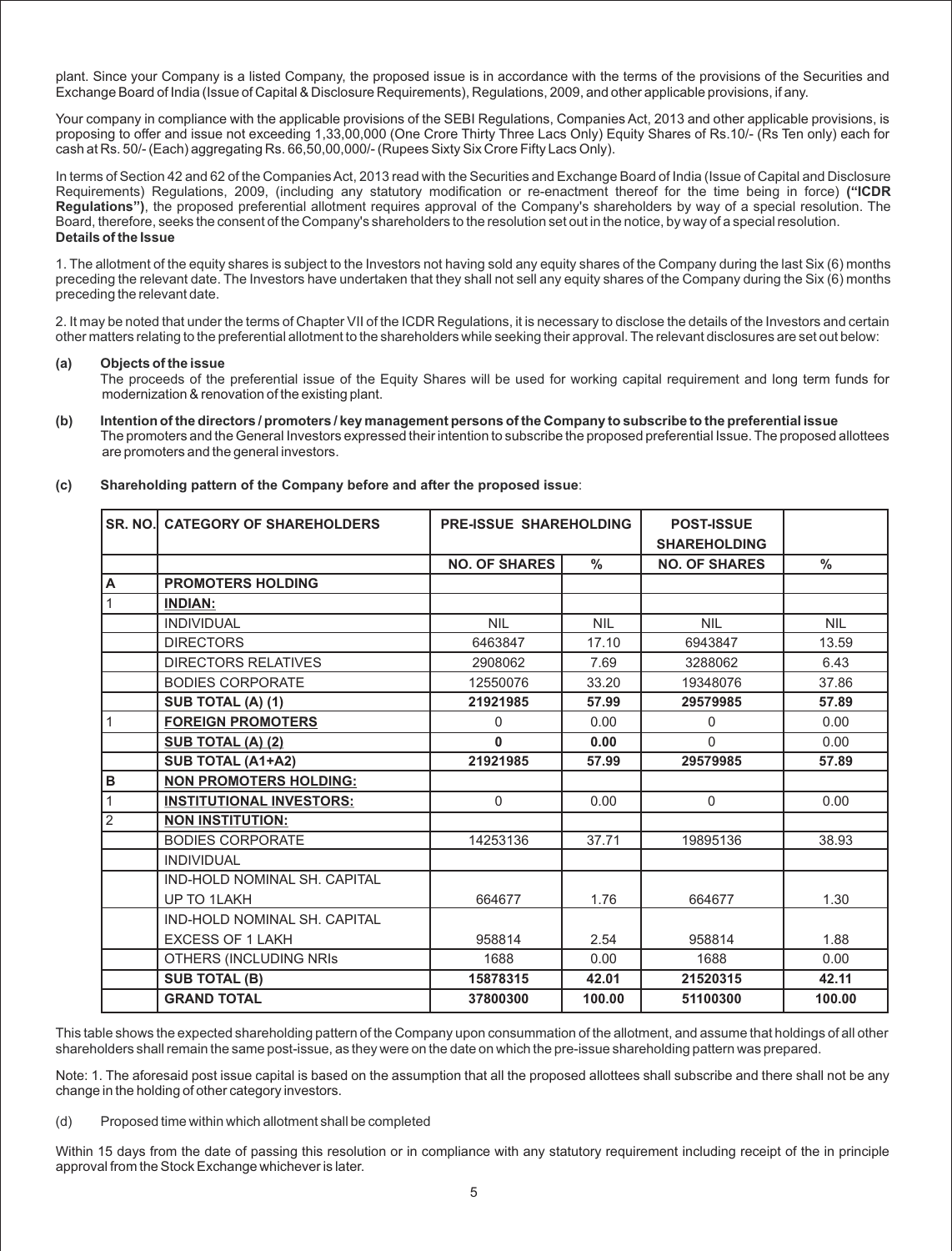**(**e) Identity of the natural persons who are the ultimate beneficial owners of the shares proposed to be allotted and/or who ultimately control the proposed allottee, the percentage of post-preferential issued capital that may be held by the said allottee and change in control, if any, in the issuer consequent to the preferential issue.

| <b>S. No.</b>  | Name & Address of the<br><b>Proposed Allottee</b> | <b>PAN</b> | Number of<br><b>Equity Shares</b><br>to be issued | Pre issue<br><b>Share</b><br>holding | $\frac{0}{n}$ | Post Issue<br><b>Share holding</b> | $\frac{0}{0}$ |
|----------------|---------------------------------------------------|------------|---------------------------------------------------|--------------------------------------|---------------|------------------------------------|---------------|
| (A)            | <b>PROMOTERS AND</b>                              |            |                                                   |                                      |               |                                    |               |
|                | <b>PROMOTERS GROUP</b>                            |            |                                                   |                                      |               |                                    |               |
|                | RAJESH GADODIA                                    | ABRPG2112K | 260000                                            | 3275531                              | 8.67          | 3535531                            | 6.92          |
| $\overline{2}$ | <b>NIMISH GADODIA</b>                             | AATPG1117D | 220000                                            | 3188316                              | 8.43          | 3408316                            | 6.67          |
| 3              | ARCHANA GADODIA                                   | ACYPG0785C | 110000                                            | 1253007                              | 3.31          | 1363007                            | 2.67          |
| 4              | <b>BINITA GADODIA</b>                             | AEMPA6023R | 270000                                            | 1161662                              | 3.07          | 1431662                            | 2.80          |
| 5              | <b>BAYANWALA BROTHERS</b>                         |            |                                                   |                                      |               |                                    |               |
|                | PRIVATE LIMITED                                   | AABCB1287C | 6798000                                           | 2141384                              | 5.66          | 8939384                            | 17.49         |
| (B)            | <b>GENERAL INVESTORS</b>                          |            |                                                   |                                      |               |                                    |               |
|                | <b>OTHER THAN PROMOTERS</b>                       |            |                                                   |                                      |               |                                    |               |
| $\mathbf 1$    | <b>GOPIKAR SUPPLY PRIVATE</b>                     |            |                                                   |                                      |               |                                    |               |
|                | <b>LIMITED</b>                                    | AABCG1344F | 4350000                                           | 0                                    | 0             | 4350000                            | 8.51          |
| 2              | <b>ASCON MERCHANDISE</b>                          |            |                                                   |                                      |               |                                    |               |
|                | PRIVATE LIMITED                                   | AACCA0772E | 688000                                            | $\mathbf{0}$                         | 0             | 688000                             | 1.35          |
| 3              | <b>CONSOLIDATED</b>                               |            |                                                   |                                      |               |                                    |               |
|                | <b>MERCANTILES PRIVATE</b>                        |            |                                                   |                                      |               |                                    |               |
|                | <b>LIMITED</b>                                    | AACCC2960N | 604000                                            | $\Omega$                             | 0             | 604000                             | 1.18          |

(i) The company obtained consent letter from individual proposed allottees and is in receipt of subscription amount which is to be adjusted against allotment of shares. The Bank Statement, Auditors certificate & individual consent letters are available for inspection by any member of the company during office hours from 2pm to 5 p.m. from Monday to Friday at the registered office of the Company.

(ii) Identity of the proposed allotee (s) and percentage of preferential issue capital that may be held by them:

The Company has obtained copies of the Permanent Account Number (PAN) as well as identity proof and Demat Account Number which are available at the registered office of the Company for inspection of any member during office hours from 2pm to 5 p.m. from Monday to Friday. None of proposed allottees sold any shares during the last six month prior to the relevant date.

(iii) The proposed preferential allotment will not result in a change in the control of the Company.

#### **(f) Relevant Date**

The relevant date for the purpose of calculating the price of equity shares to be issued in lieu on the Preferential Basis is the date 30 days prior to the date of General Meeting of the Share Holders i.e. 24<sup>th</sup> February, 2015.

#### **(g) Pricing ofthe issue**

Since the equity shares of the Company have been listed on a recognized stock exchange for a period more than 26 weeks as on the relevant date, the equity shares shall be allotted at the minimum price determined under Regulation 76(1) of the ICDR Regulations, which shall be not less than the higher of the following:

(a) The average of the weekly high and low of the volume weighted average price of the related equity shares quoted on the recognised stock exchange during the twenty six weeks preceding the relevant date;

Or

(b) The average of the weekly high and low of the volume weighted average price of the related equity shares quoted on a recognised stock exchange during the two weeks preceding the relevant date.

The recognized stock exchange' referred to above means any of the recognised stock exchanges in which the equity shares of the Company are listed and in which the highest trading volume in respect of the equity shares of the Company has been recorded during the preceding 26 weeks prior to the relevant date.

For the purpose of the above guidelines the Relevant Date was 24<sup>th</sup> February, 2015, i.e. 30 days prior to the Extra Ordinary General meeting to be held on 26<sup>th</sup> March, 2015.

#### **(h) Requirement as to re-computation of price and lock-in of specified securities**

Since the equity shares of the Company have been listed on the recognized stock exchanges for a period of more than 6 months prior to the relevant date, the Company is not required to re-compute the price of the equity shares and therefore, the Company is not required to submit the undertakings specified under Regulations 73(1)(f) and (g) of the ICDR Regulations.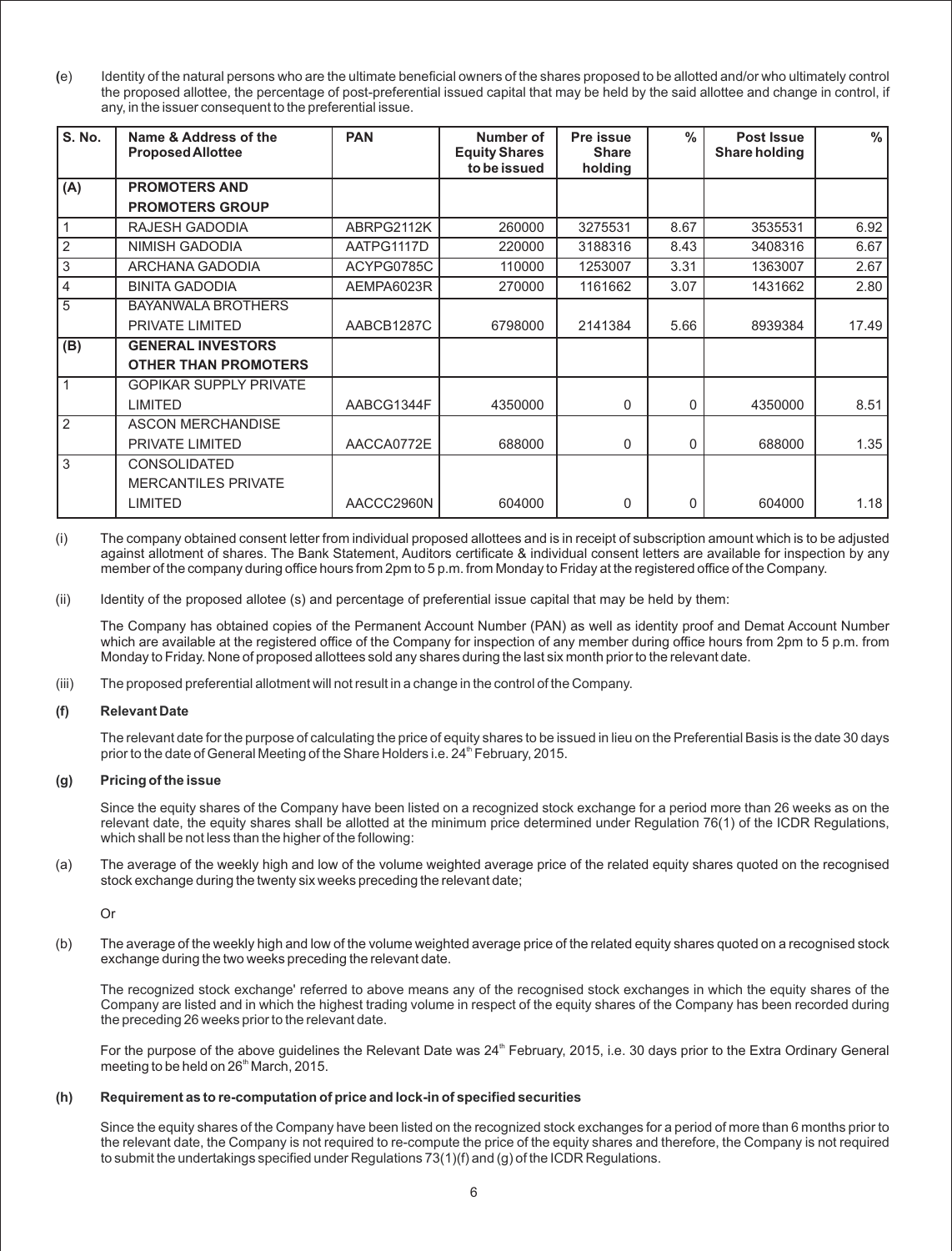#### (i) Auditor's Certificate

A certificate as required under SEBI Regulations, certifying that the proposed issues is in accordance with the said Regulations has been obtained from the Statutory Auditors of the company and shall be placed before the shareholders and is available at the registered office of the Company for inspection of any member during office hours from 2pm to 5 p.m. from Monday to Friday.

#### (j) Lock-in Period

The Equity shares to be allotted on preferential basis shall be subject to lock- in as per applicable SEBI Regulations in this behalf.

As per regulation 78(6) of the Securities and Exchange Board of India (Issue of Capital And Disclosure Requirement) Regulation 2009, there are existing share holders for the proposed issue, whose pre-preferential share holding are required to put under lock in as per 78(6) of ICDR regulation, 2009.

The issue of the Equity shares will not result in any change in the management or control of the Company. The approval of the Shareholders is sought pursuant to Section 62(1)(C) of the Companies Act, 2013 and in term of the listing agreement with Stock Exchanges to the issue of the above Shares as set out in the resolution.

The Board recommends passing of the resolution set out in Item 1. as a Special Resolution..

The Directors / key managerial personnel of the Company or their respective relatives are deemed to be concerned or interested in the Resolutions mentioned at Item No. 1 of the Notice only to the extent of shares held by them, if any, in the Company.

### **ITEM NO. 2**

The Company in the ordinary course of its business may enter into contracts or arrangements with its related parties as listed in the resolution, on arm's length basis for Purchase/ Sale of Raw Material and Finished Goods for an aggregate amount not exceeding the limit as set out in the resolution as aforesaid.

Even though approval of the Shareholders would not be required under the provisions of the Companies Act, 2013 for transactions which are in the ordinary course of the Company's business and are at arm's length basis, but in terms of the Securities and Exchange Board of India Circular No. CIR/CFD/POLICY CELL/2/2014 dated 17 April 2014 and the revised Clause 49 of the Listing Agreement, to be effective from October 1 2014, the monetary limit of the transaction may exceed the limits as provided under Section 188 of the Companies Act, 2013 and revised Clause 49 of the Listing Agreement. Therefore, approval of the Shareholders is being sought in terms of Section 188 of the Companies Act, 2013 read with the applicable rules as well as the proposed Clause 49 of the Listing Agreement.

The details as required under Rule 15 of the Companies (Meeting of the Board and its Powers) Rules, 2014 are as follows

| Name of<br>the<br>Related<br>Party                | Nature of<br>Relationship                                                                                  | Nature, Duration and<br>Particulars of the Contract                                                                                                                                                                       | Material Terms,<br>Monetary value<br>and particulars of<br>contract or<br>Arrangement.                               | Any<br>advance<br>paid or<br>received for<br>the contract. | The Manner<br>of determining<br>the pricing<br>and other<br>commercial<br>terms | Whether all<br>factors<br>relevant to<br>the contract<br>have been<br>considered |
|---------------------------------------------------|------------------------------------------------------------------------------------------------------------|---------------------------------------------------------------------------------------------------------------------------------------------------------------------------------------------------------------------------|----------------------------------------------------------------------------------------------------------------------|------------------------------------------------------------|---------------------------------------------------------------------------------|----------------------------------------------------------------------------------|
| Nav Durga<br>Fuel<br>Private<br>Limited           | <b>Two Directors</b><br>are common                                                                         | a) Nature of Transaction:<br>Purchase / Sale of raw material<br>and finish goods.<br>b) Particulars of Contract or<br>arrangement: Purchase / Sale<br>of raw material and finish goods<br>in ordinary course of business. | a) Material Terms:<br>at par on Arm's<br>Length basis.<br>b) Monetary Value:<br>Rs. 200 Crore per<br>financial year. | <b>NIL</b>                                                 | Market Value                                                                    | Yes                                                                              |
| Scan<br>Energy &<br>Power<br>Limited              | Two directors are<br>common and<br>holds more than<br>2% of its paid up<br>share capital of<br>the company | a) Nature of Transaction:<br>Purchase / Sale of raw material<br>and finish goods.<br>b) Particulars of Contract or<br>arrangement: Purchase / Sale<br>of raw material and finish goods<br>in ordinary course of business. | a) Material Terms:<br>at par on Arm's<br>Length basis.<br>b) Monetary Value:<br>Rs. 200 Crore per<br>financial year. | <b>NIL</b>                                                 | <b>Market Value</b>                                                             | Yes                                                                              |
| Pawanjay<br>Sponge<br>Iron<br>Limited             | One Director is<br>common                                                                                  | a) Nature of Transaction:<br>Purchase / Sale of raw material<br>and finish goods.<br>b) Particulars of Contract or<br>arrangement: Purchase / Sale<br>of raw material and finish goods<br>in ordinary course of business. | a) Material Terms:<br>at par on Arm's<br>Length basis.<br>b) Monetary Value:<br>Rs. 200 Crore per<br>financial year. | <b>NIL</b>                                                 | <b>Market Value</b>                                                             | Yes                                                                              |
| Karma Re-<br><b>Rollers</b><br>Private<br>Limited | One director<br>holds more than<br>2% of its paid up<br>share capital of<br>the company.                   | a) Nature of Transaction:<br>Purchase / Sale of raw material<br>and finish goods.<br>b) Particulars of Contract or<br>arrangement: Purchase / Sale<br>of raw material and finish goods<br>in ordinary course of business. | a) Material Terms:<br>at par on Arm's<br>Length basis.<br>b) Monetary Value:<br>Rs. 100 Crore per<br>financial year. | NIL                                                        | <b>Market Value</b>                                                             | Yes                                                                              |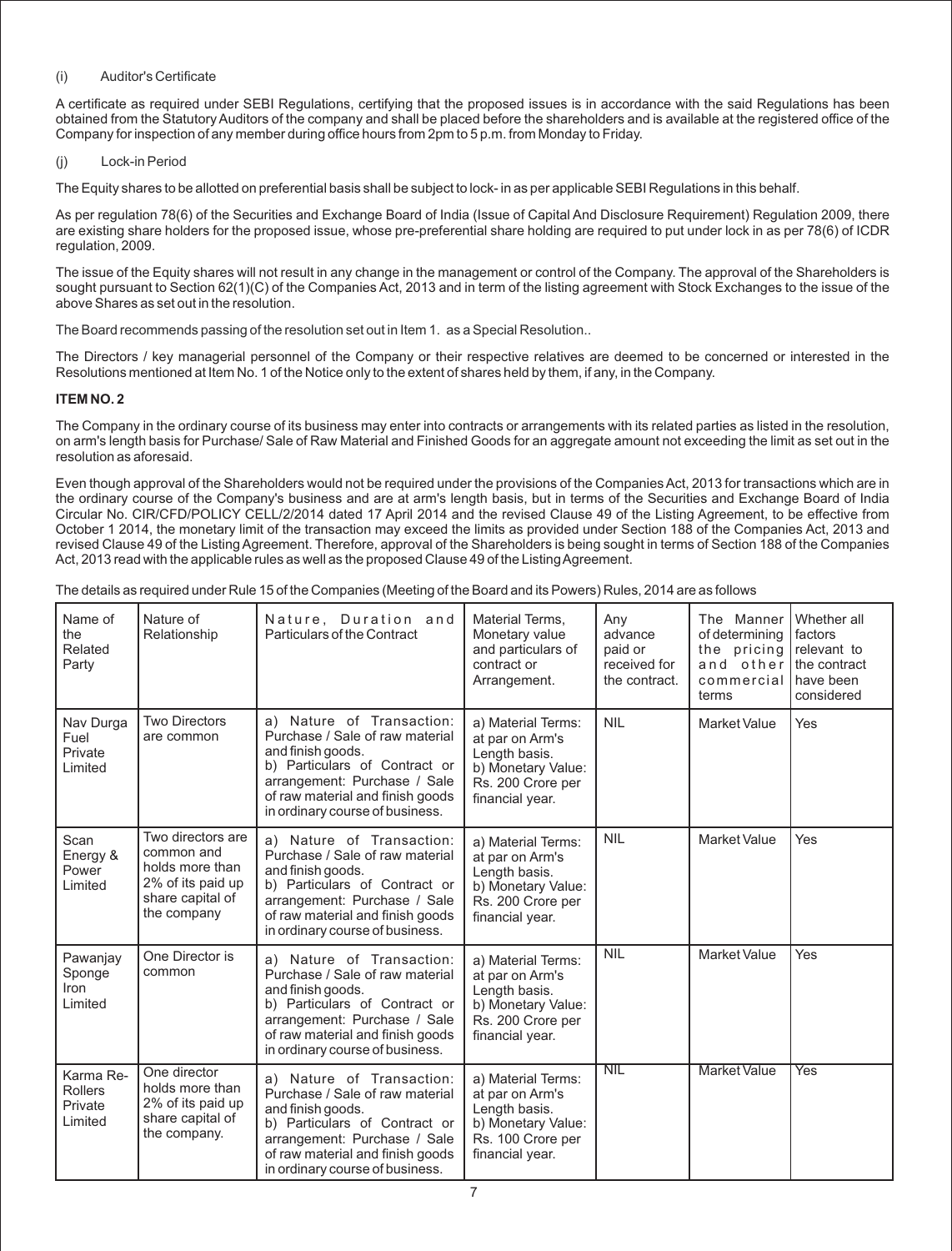The Board recommends passing of the resolution set out in Item 2. as a Special Resolution..

The Directors / key managerial personnel of the Company or their respective relatives are deemed to be concerned or interested in the Resolutions mentioned at Item No. 2 of the Notice only to the extent of shares held by them, if any, in the Company.

#### **ITEM NO. 3**

The Board of Directors of the Company ('the Board') at its meeting held on 25<sup>th</sup> February, 2015, on the recommendation of the Nomination and Remuneration Committee, recommended for the approval of the Members, the appointment of Mrs. Debjani Sahu, (DIN:02674022), as an Independent Woman Director of the Company, in terms of Section 149 read with Schedule IV of the Companies Act, 2013 ('the Act'), or any amendment thereto or modification thereof, as set out in the Resolution relating to her appointment.

Mrs. Debjani Sahu, aged about 37 years, is a Graduate in Arts and having over decades of experience in the field of Human Resource, Administration, Sales & Marketing in retails and Steel Sectors.

Your Board considers that Mrs. Debjani Sahu's association with the Company as an Independent Woman Director would benefit the a Company. Adeclaration has been received from Mrs. Sahu that she meets the criteria of Independence prescribed under Section 149 of the Act and the Companies (Appointment and Qualification of Directors) Rules, 2014. Your Board is also of the opinion that Mrs. Sahu fulfils the conditions specified in the Act and the Rules made thereunder for her appointment as Independent Woman Director and that she is independent of the management of the Company.

The Company received notice in writing from a member as per the provisions of Section 160 of the Companies Act, 2013, proposing the candidature of Mrs. Debjani Sahu for Independent Woman Director for a period of five years from the Date of this Meeting up to 25<sup>th</sup> March, 2020.

Except Mrs. Debjani Sahu, being an appointee, none of the Directors and Key Managerial Personnel of the Company and their relatives is concerned or interested, financial or otherwise, in the resolution set out at Item No. 3.

The notice received from the member proposing the candidature of Mrs. Sahu is available for inspection during business hours in between 2.00 p.m. to 5.00 p.m. on all working days (except Saturday) at the registered office of the Company up to the date of the meeting.

104-105, E- Square, Subhash Road, FOR **SCAN STEELS LIMITED** Opp. Havmor Ice Cream, CIN: L27209MH1994PLC076015<br>Web Site: www.scansteels.com Email – id: [secretarial@scansteels.com](mailto:secretarial@scansteels.com)

**REGISTERED OFFICE:- BY ORDER OF THE BOARD**

Vile Parle (E), Mumbai – 400057 Sd/- **(Company Secretary & Compliance Officer)** 

Place: Bhubaneswar Date:- 25<sup>th</sup> February, 2015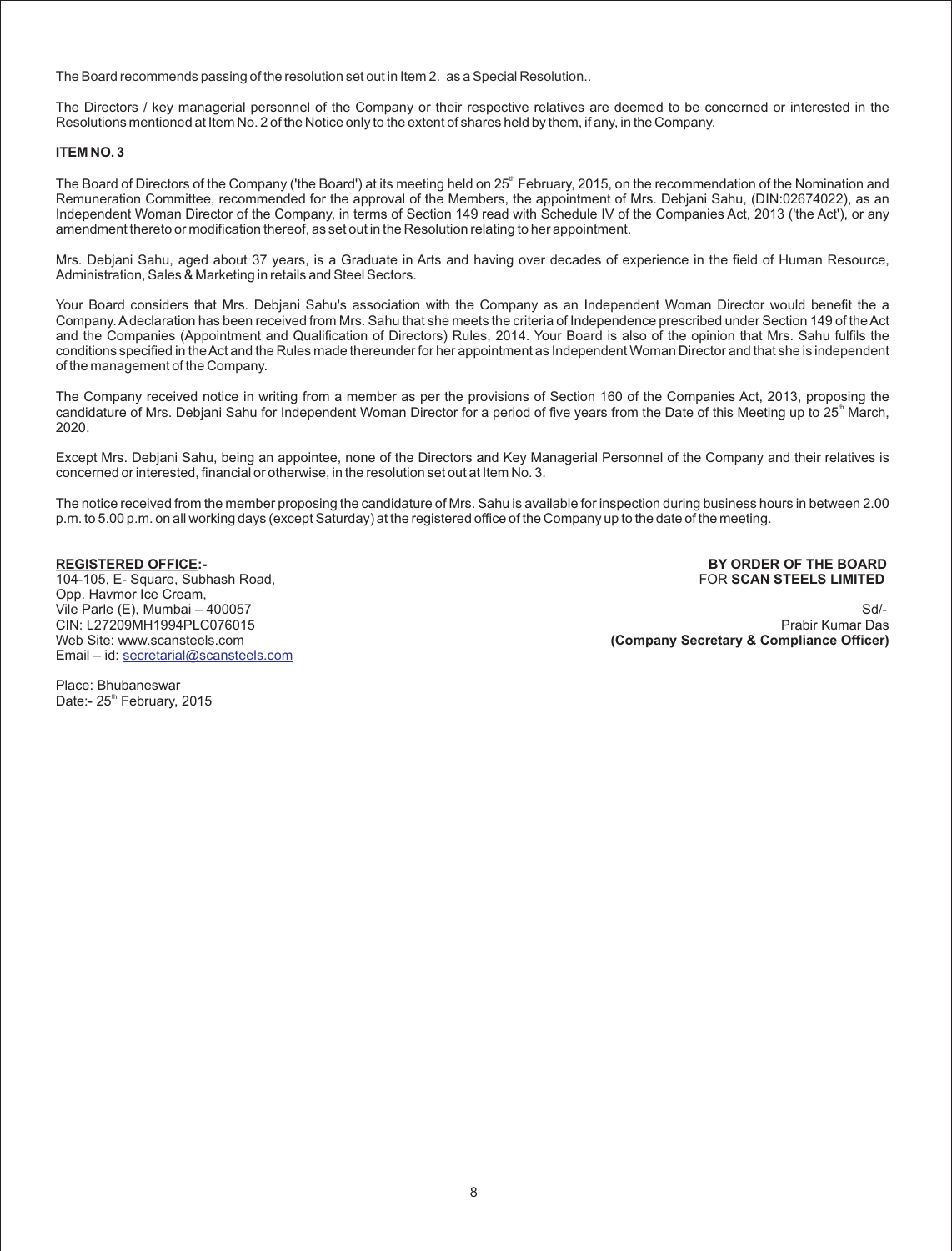### **SCAN STEELS LIMITED** (Formerly Known as Clarus Infrastructure Realties Limited) **Registered Office :** Office No. 104/105, E-Square, Subhash Road, Opp. Havmor Ice cream, Vile Parle (East), Mumbai - 400 057. (CIN-L27209MH1994PLC076015) Email: secretarial@scansteels.com; Tel.: +91-22 2618 5461; 022-26185462; Fax: +91 022-26185463

#### **ATTENDANCE SLIP**

#### **EXTRA ORDINARY GENERAL MEETING**

| DP ID:    | Client ID:     |
|-----------|----------------|
| Folio No: | No. of Shares: |
|           |                |
|           |                |
|           |                |
|           |                |
|           |                |

I/We hereby record my/our presence at the Extra Ordinary General Meeting of the Company to be held at office no 104-105, E-Square, Subhash Road, Opp. Havmor Ice Cream, Vile Parle (East), Mumbai – 400057 on Thursday, the 26<sup>th</sup> Day of March,2015 at 11.00 A.M.

Signature of the Share Holder/Proxy:…………………......

**NOTES:** 

- 1) Please complete the Folio/ DP ID-Client ID No. and name of the Member/ Proxy, sign this Attendance Slip and hand it over, duly signed, at the entrance of the Meeting Hall.
- 2) Shareholder/ Proxy holder desiring to attend the meeting should bring his/her copy of the Notice of Extra Ordinary General Meeting for reference at the meeting.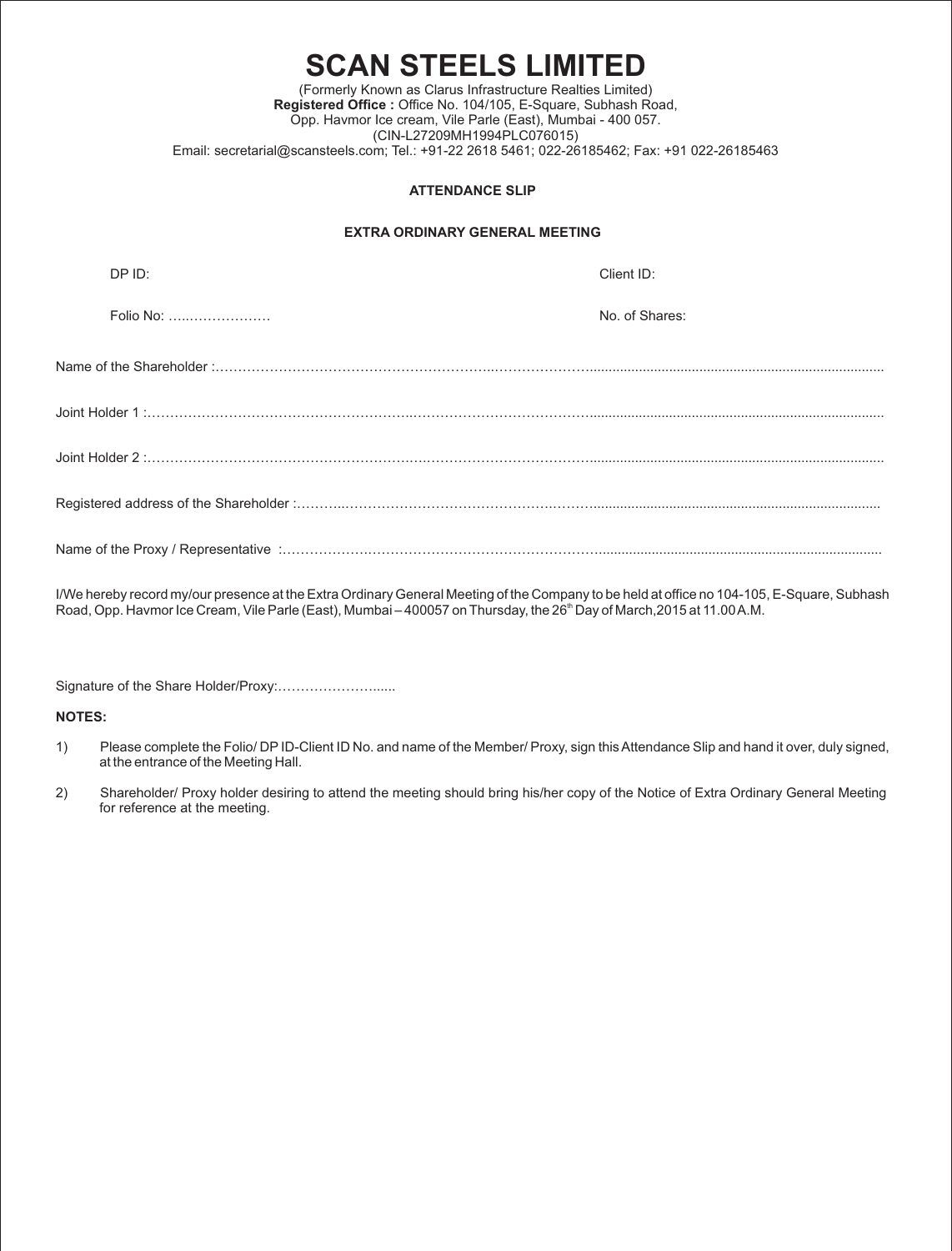### **PROXY FORM**

#### (Form No. MGT-11)

| <b>CIN</b>                | L27209MH1994PLC076015                                                                      |
|---------------------------|--------------------------------------------------------------------------------------------|
| Name of the Company       | Scan Steels Limited                                                                        |
| Registered office         | 104 - 105, E Square, Subhash Road, Opp. Havmor Ice Cream, Vile Parle (E), Mumbai – 400057. |
| Name of the Member(s)     |                                                                                            |
| <b>Registered Address</b> |                                                                                            |
| Email - id                |                                                                                            |
| Folio No. / Client ID     |                                                                                            |

I/We, being the member(s)of………....shares of the above named company, hereby appoint

| Name      |  |
|-----------|--|
| Address   |  |
| E-mail Id |  |
| Signature |  |

or failing him

| 2. | Name      |  |
|----|-----------|--|
|    | Address   |  |
|    | E-mail Id |  |
|    | Signature |  |

as my/our proxy to attend and vote (on a poll) for me/us and on my/our behalf at Extra Ordinary General Meeting of the company, to be held on the 26<sup>th</sup> March, 2015 at 11.00 A.M at office no 104-105, E-Square, Subhash Road, Opp. Havmor Ice Cream, Vile Parle (East), Mumbai – 400057 and at any adjournment thereof in respect of such resolutions as are indicated below:

| SI.No. | <b>RESOLUTIONS</b>                                                                                                      |
|--------|-------------------------------------------------------------------------------------------------------------------------|
| . .    | Special Resolution for issue of Equity Shares on preferential basis under section 42 and 62 of the Companies Act, 2013. |
| ۷.     | Special Resolution for entering into the contract with related parties.                                                 |
| 3.     | Ordinary resolution for appointment of Mrs. Debjani Sahu (DIN: 02674022) as Independent Woman Director of the Company.  |

Signed this………….day of………….2015

Signature of shareholder :…………………………………..

Signature of proxy holder(s) :………………………………….



Note : This form of proxy in order to be effective should be duly completed, signed and deposited at the Registered Office of the Company, not less than 48 hours before the commencement of the Meeting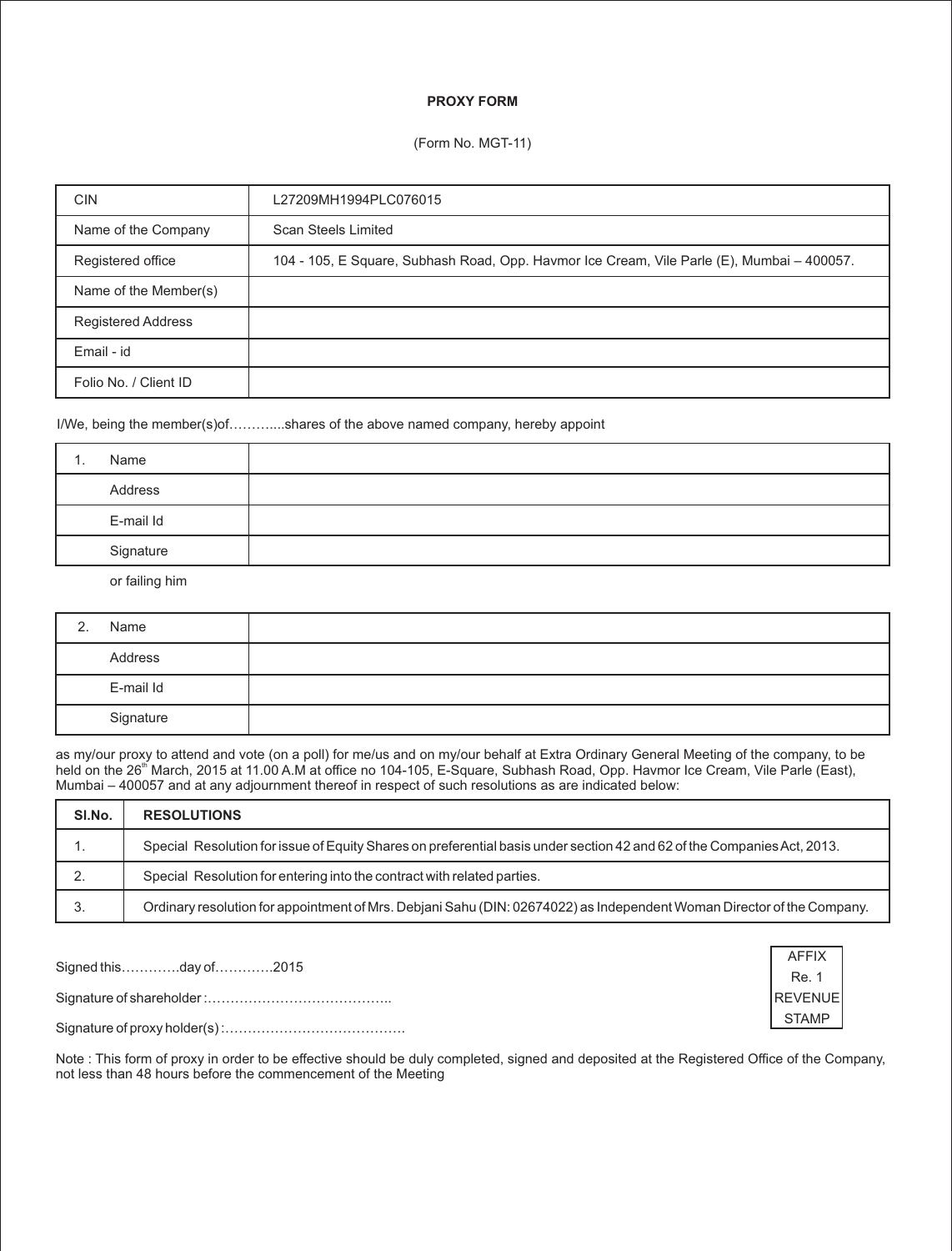## *SCAN STEELS LIMITED*

# *(Formerly Clarus Infrastructure Realties Limited)* Regd. Office : Off.No. 104,105, E-Square, Subhash Road, Opp.Havmor Ice- Cream, Vile Parle (East), Mumbai – 57. (CIN L27209MH1994PLC076015 )

# **BALLOT FORM FOR VOTING ON RESOLUTIONS IN THE EXTRA ORDINARY GENERAL MEETING OF THE COMPANY TO BE HELD ON THURSDAY, THE 26TH DAY OF MARCH, 2015 AT 11.00 A.M.** Sr. No. **Sr. No. 3. Sr. No. 3. Sr. No. 3. Sr. No. 3. Sr. No. 3. Sr. No. 3. Sr. No. 3. Sr. No. 3. Sr. No. 3. Sr. No. 3. Sr. No. 3. Sr. No. 3. Sr. No. 3. Sr. No. 3. Sr. No. 3. Sr. No. 3. Sr. No. 3. Sr. No. 3.**

1. Name(s) Registered Address : of the sole / first named Member

| 2. Name $(s)$ of the       |  |
|----------------------------|--|
| Joint Holder(s), If any    |  |
| 3. Registered Folio No.    |  |
|                            |  |
| 4. Number of Share(s) held |  |

I/We hereby exercise my/our vote in respect of the following resolutions to be passed for the business stated in the Notice of an Extra Ordinary General Meeting dated 26th March, 2015, by conveying my / our assent or dissent to the resolutions by placing tick  $(\checkmark)$  mark in the appropriate box below :

| <b>S1.</b><br>No. | <b>RESOLUTIONS</b>                                                                                                           | No. of<br><b>Shares</b> | the<br>to<br><b>Resolution</b><br>(FOR) | I/We assent   I /We dissent to<br>the<br><b>Resolution</b><br>(AGAINST) |
|-------------------|------------------------------------------------------------------------------------------------------------------------------|-------------------------|-----------------------------------------|-------------------------------------------------------------------------|
|                   | <b>SPECIAL BUSINESS</b>                                                                                                      |                         |                                         |                                                                         |
| 1.                | Special Resolution for issue of Equity Shares on<br>preferential basis under section 42 and 62 of the                        |                         |                                         |                                                                         |
|                   | Companies Act, 2013                                                                                                          |                         |                                         |                                                                         |
| 2.                | Special Resolution for entering into the contract with<br>related parties.                                                   |                         |                                         |                                                                         |
| 3.                | Ordinary resolution for appointment of Mrs. Debjani<br>Sahu (DIN: 02674022) as Independent Woman<br>Director of the Company. |                         |                                         |                                                                         |

## **ELECTRONIC VOTING PARTICULARS**

| <b>EVEN</b>          | User ID | Password |
|----------------------|---------|----------|
| (E-Voting Event No.) |         |          |
| 150228001            |         |          |

**Note:** Please read the instructions mention in the Notice of EGM carefully before exercising your vote.

1. Last date for receipt of Assent/ Dissent Ballot form by Scrutinizer is Saturday, on or before 21st March, 2015 (06.00 p.m.)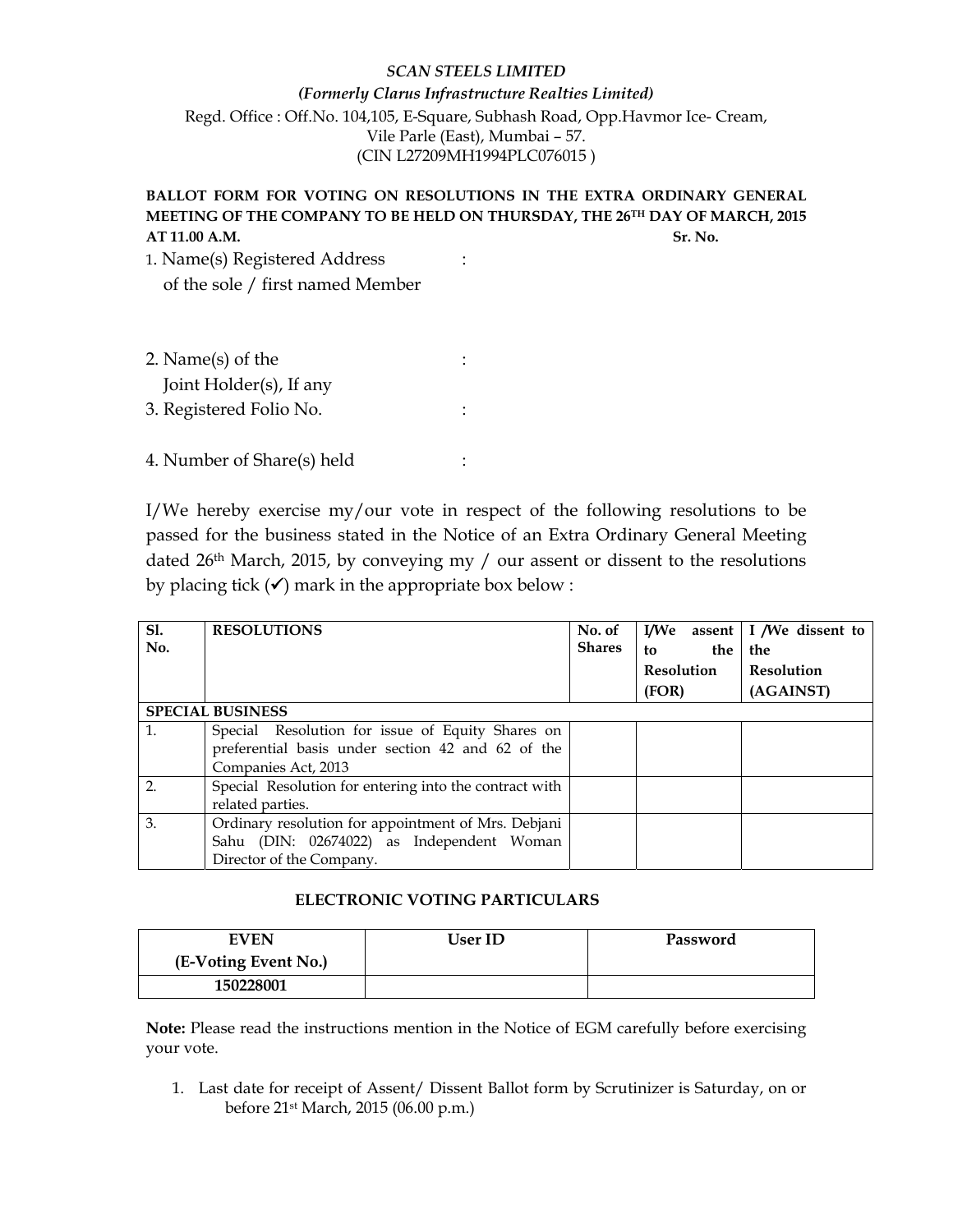Book - Post

To,

*If undelivered, please return to :* **SCAN STEELS LIMITED**

Regd. Office : Off.No. 104,105, E-Square, Subhash Road, Opp.Havmor Ice- Cream, Vile Parle (East), Mumbai - 57. Tel: 022-26185461/62 Fax 022-26185463 Website: www.scansteels.com, E-mail: scansteels@scansteels.com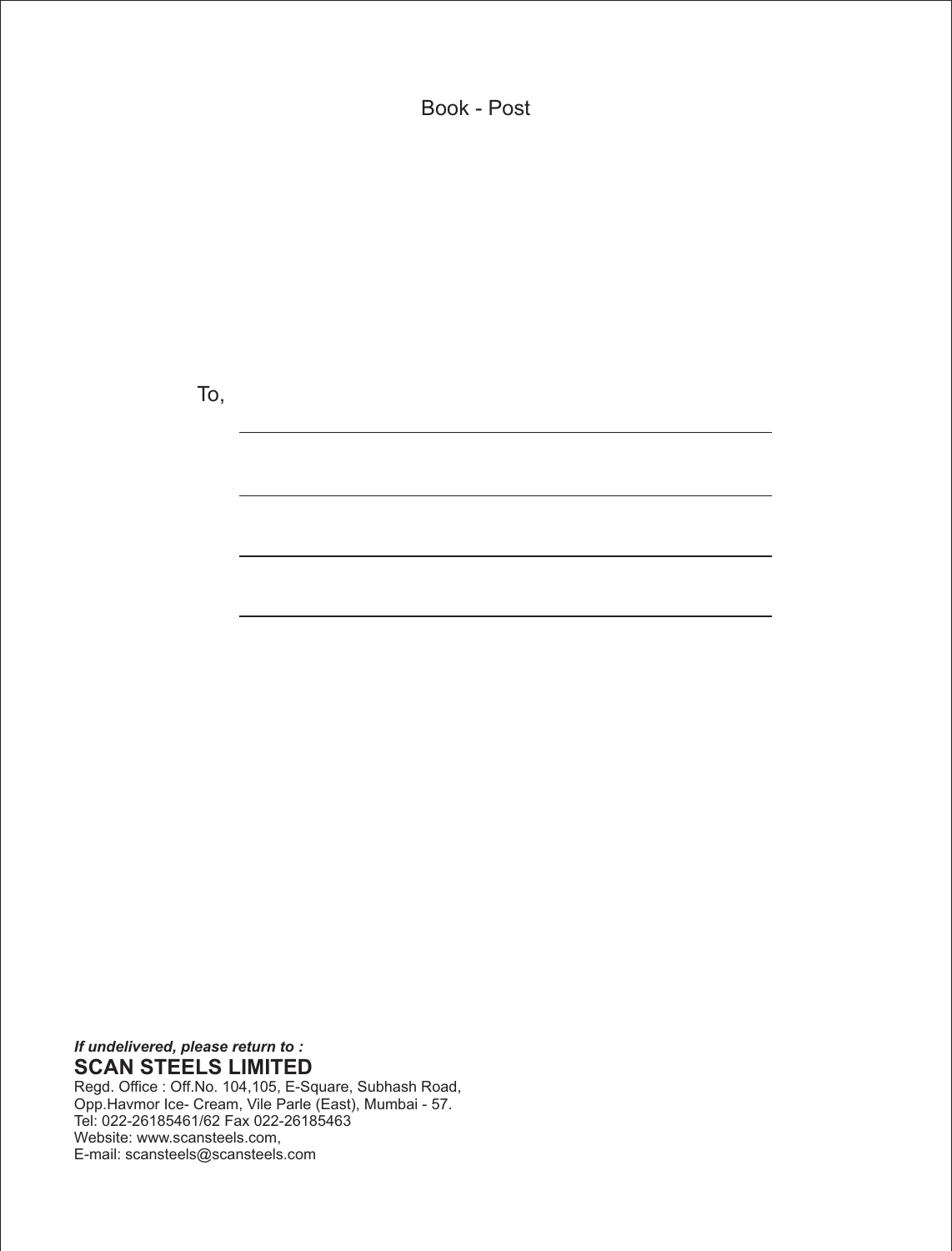### **SCAN STEELS LIMITED (Formerly Known as Clarus Infrastructure Realties Limited)**

*Registered Office : Office No. 104/105, E-Square, Subhash Road, Opp. Havmor Ice cream, Vile Parle (East), Mumbai - 400057 (CIN-L27209MH1994PLC076015) Email: secretarial@scansteels.com ; Telephone: +91 02226185461; 02226185462; Fax: +91 02226185463*

## **CORRIGENDUM TO THE NOTICE OF THE EXTRA ORDINARY GENERAL MEETING TO BE HELD ON 26TH MARCH, 2015**

**This announcement ("Corrigendum to the Notice of the Extra Ordinary General Meeting to be held on 26th March, 2015) is in continuation of and should be read in conjunction with, the explanatory statement of Item no. of 1 of EGM notice dated 25th February, 2015.**

**The Shareholders may please note the point no. (e) of details of issue of item no. 1 of explanatory statement of the EGM notice should be read as follows instead of earlier printed in EGM notice:**

**(e) Identity ofthe natural persons who are the ultimate beneficial owners of the shares proposed to be allotted and/or who ultimately control the proposed allottee, the percentage of post-preferential issued capital that may be held by the said allottee and change in control, if any, in the issuer consequent to the preferential issue**

| S.<br>N <sub>0</sub><br>$\bullet$ | Name & Address of<br>the Proposed<br>Allottee          | If allottee is not<br>a natural<br>person, identity<br>of the natural<br>person who are<br>the ultimate<br>beneficial<br>owner of the<br>shares<br>proposed to be<br>issued, if<br>applicable | <b>PAN</b> | Number<br>of<br>Equity<br><b>Shares</b><br>to be<br>issued | Pre<br>issue<br><b>Share</b><br>holding | $\frac{0}{0}$ | Post<br><b>Issue</b><br><b>Share</b><br>holding | $\frac{0}{0}$ |
|-----------------------------------|--------------------------------------------------------|-----------------------------------------------------------------------------------------------------------------------------------------------------------------------------------------------|------------|------------------------------------------------------------|-----------------------------------------|---------------|-------------------------------------------------|---------------|
|                                   | (A) PROMOTERS AND PROMOTERS GROUP                      |                                                                                                                                                                                               |            |                                                            |                                         |               |                                                 |               |
| 1                                 | RAJESH GADODIA                                         | <b>NA</b>                                                                                                                                                                                     | ABRPG2112K | 260000                                                     | 3275531                                 | 8.67          | 3535531                                         | 6.92          |
| $\overline{2}$                    | NIMISH GADODIA                                         | <b>NA</b>                                                                                                                                                                                     | AATPG1117D | 220000                                                     | 3188316                                 | 8.43          | 3408316                                         | 6.67          |
| 3                                 | <b>ARCHANA</b><br><b>GADODIA</b>                       | <b>NA</b>                                                                                                                                                                                     | ACYPG0785C | 110000                                                     | 1253007                                 | 3.31          | 1363007                                         | 2.67          |
| $\overline{4}$                    | <b>BINITA GADODIA</b>                                  | <b>NA</b>                                                                                                                                                                                     | AEMPA6023R | 270000                                                     | 1161662                                 | 3.07          | 1431662                                         | 2.80          |
| 5                                 | <b>BAYANWALA</b><br><b>BROTHERS</b><br>PRIVATE LIMITED | Mr. Rajesh<br>Gadodia<br>Mr. Nimish                                                                                                                                                           | AABCB1287C | 6798000                                                    | 2141384                                 | 5.66          | 8939384                                         | 17.49         |